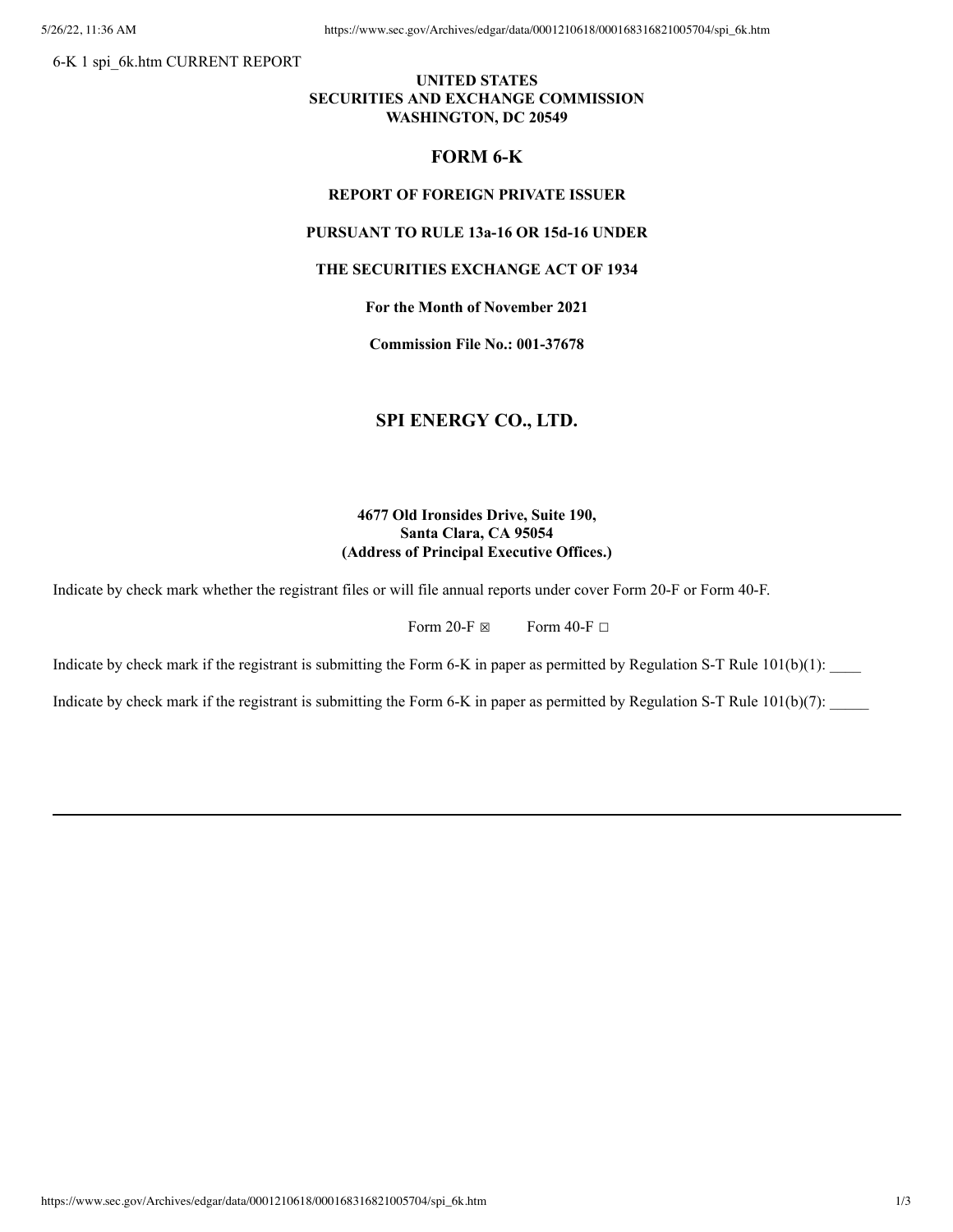# **Other Information**

On November 12, 2021, the registrant entered into a securities purchase agreement with an accredited investor. Copies of the form of the securities purchase agreement with the investor and the convertible promissory note issued to the investor are attached hereto as Exhibits 10.1 and 10.2.

#### **EXHIBIT INDEX**

| Exhibit No. | <b>Description</b>                    |  |
|-------------|---------------------------------------|--|
|             |                                       |  |
| 10.1        | Form of Securities Purchase Agreement |  |
| 10.2        | Form of Convertible Promissory Note   |  |

2